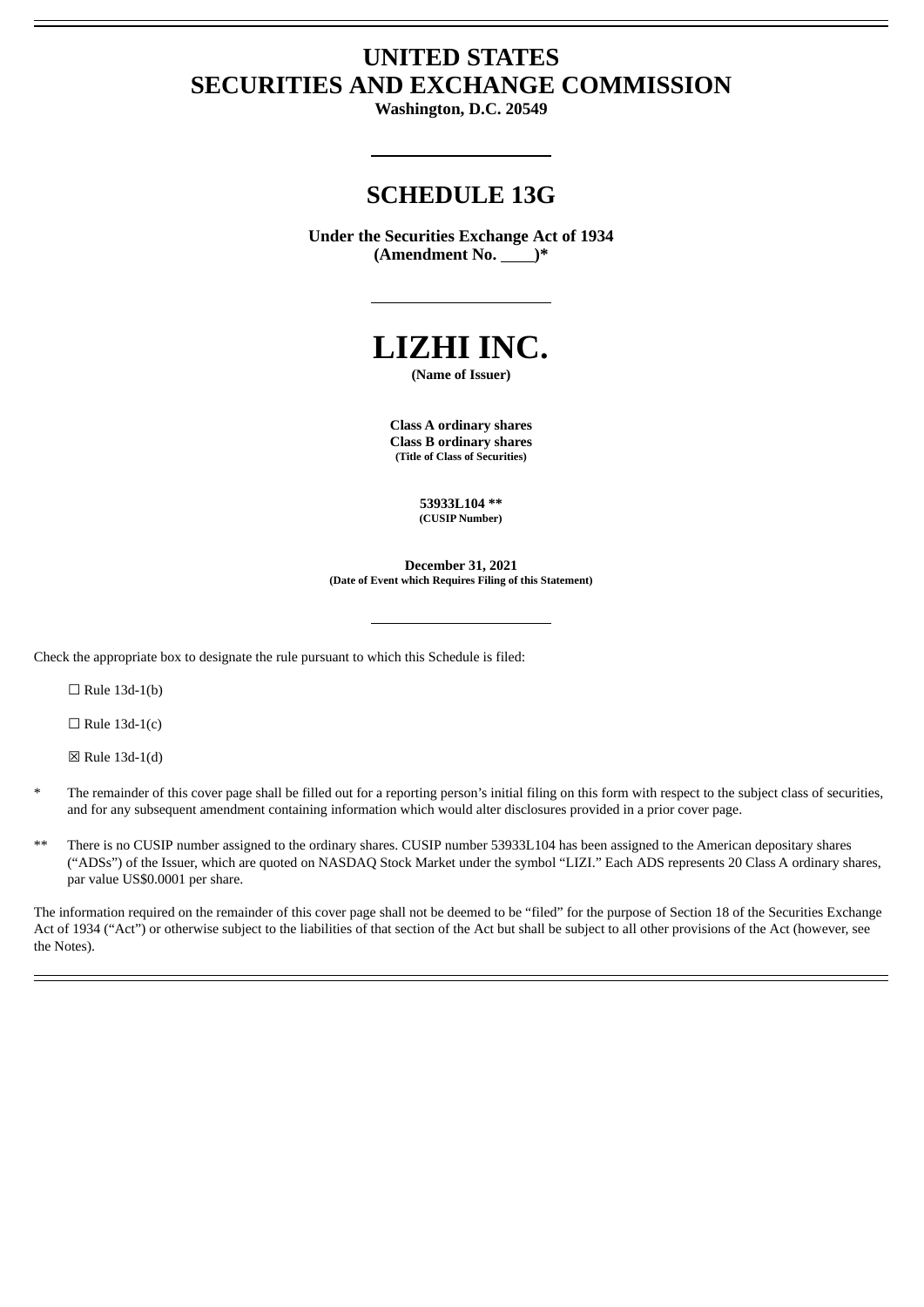## CUSIP No. 53933L104

| 1.                                                     | Names of Reporting Persons                        |                                      |                                                                      |  |  |  |  |  |  |
|--------------------------------------------------------|---------------------------------------------------|--------------------------------------|----------------------------------------------------------------------|--|--|--|--|--|--|
|                                                        | Jinnan (Marco) Lai                                |                                      |                                                                      |  |  |  |  |  |  |
| Check the Appropriate Box if a Member of a Group<br>2. |                                                   |                                      |                                                                      |  |  |  |  |  |  |
|                                                        | (b) $\Box$<br>(a) $\Box$                          |                                      |                                                                      |  |  |  |  |  |  |
| 3.                                                     | <b>SEC Use Only</b>                               |                                      |                                                                      |  |  |  |  |  |  |
| 4.                                                     |                                                   | Citizenship or Place of Organization |                                                                      |  |  |  |  |  |  |
|                                                        |                                                   |                                      | People's Republic of China                                           |  |  |  |  |  |  |
|                                                        |                                                   | 5.                                   | Sole Voting Power                                                    |  |  |  |  |  |  |
|                                                        | Number of                                         |                                      | 0 ordinary shares                                                    |  |  |  |  |  |  |
|                                                        | <b>Shares</b>                                     |                                      | <b>Shared Voting Power</b>                                           |  |  |  |  |  |  |
|                                                        | Beneficially<br>Owned by                          |                                      | 207,140,000 ordinary shares (1)                                      |  |  |  |  |  |  |
|                                                        | Each<br>Reporting                                 |                                      | Sole Dispositive Power                                               |  |  |  |  |  |  |
|                                                        | Person                                            |                                      | 0 ordinary shares                                                    |  |  |  |  |  |  |
|                                                        | With                                              |                                      | Shared Dispositive Power                                             |  |  |  |  |  |  |
|                                                        |                                                   |                                      | 207,140,000 ordinary shares (1)                                      |  |  |  |  |  |  |
| 9.                                                     |                                                   |                                      | Aggregate Amount Beneficially Owned by Each Reporting Person         |  |  |  |  |  |  |
|                                                        |                                                   |                                      | 207,140,000 ordinary shares (1)                                      |  |  |  |  |  |  |
| 10.                                                    |                                                   |                                      | Check Box if the Aggregate Amount in Row (9) Excludes Certain Shares |  |  |  |  |  |  |
|                                                        | $\Box$                                            |                                      |                                                                      |  |  |  |  |  |  |
| 11.                                                    | Percent of Class Represented by Amount in Row (9) |                                      |                                                                      |  |  |  |  |  |  |
|                                                        | $20.41\%$ (2)                                     |                                      |                                                                      |  |  |  |  |  |  |
| 12.                                                    |                                                   |                                      | <b>Type of Reporting Person</b>                                      |  |  |  |  |  |  |
|                                                        | IN                                                |                                      |                                                                      |  |  |  |  |  |  |
|                                                        |                                                   |                                      |                                                                      |  |  |  |  |  |  |

- (1) Represents the sum of 192,215,000 Class B ordinary shares and 14,925,000 Class A ordinary shares (including 1,660,000 Class A ordinary shares held in the form of 83,000 ADSs, each representing 20 Class A ordinary shares) held by Mr. Jinnan (Marco) Lai through Voice Future Ltd, or Voice Future, a British Virgin Islands company. The 14,925,000 Class A ordinary shares are held by Mr. Jinnan (Marco) Lai in trust for the benefits of certain independent third parties. Voice Future is 5% owned by VOICE WORLD Ltd, an entity controlled by Mr. Jinnan (Marco) Lai, and 95% owned by Voice Home Ltd. The entire interest of Voice Home Ltd is held by The Core Trust Company Limited as trustee for a trust established by Mr. Jinnan (Marco) Lai as settlor for the benefit of beneficiaries designated by Mr. Jinnan (Marco) Lai. All of the voting and dispositive power of Voice Future is vested in VOICE WORLD Ltd. VOICE WORLD Ltd is wholly owned by Mr. Jinnan (Marco) Lai.
- (2) Calculated based on 1,015,014,615 ordinary shares issued and outstanding as of December 31, 2021, having assumed conversion of all Class B ordinary shares into the same number of Class A ordinary shares.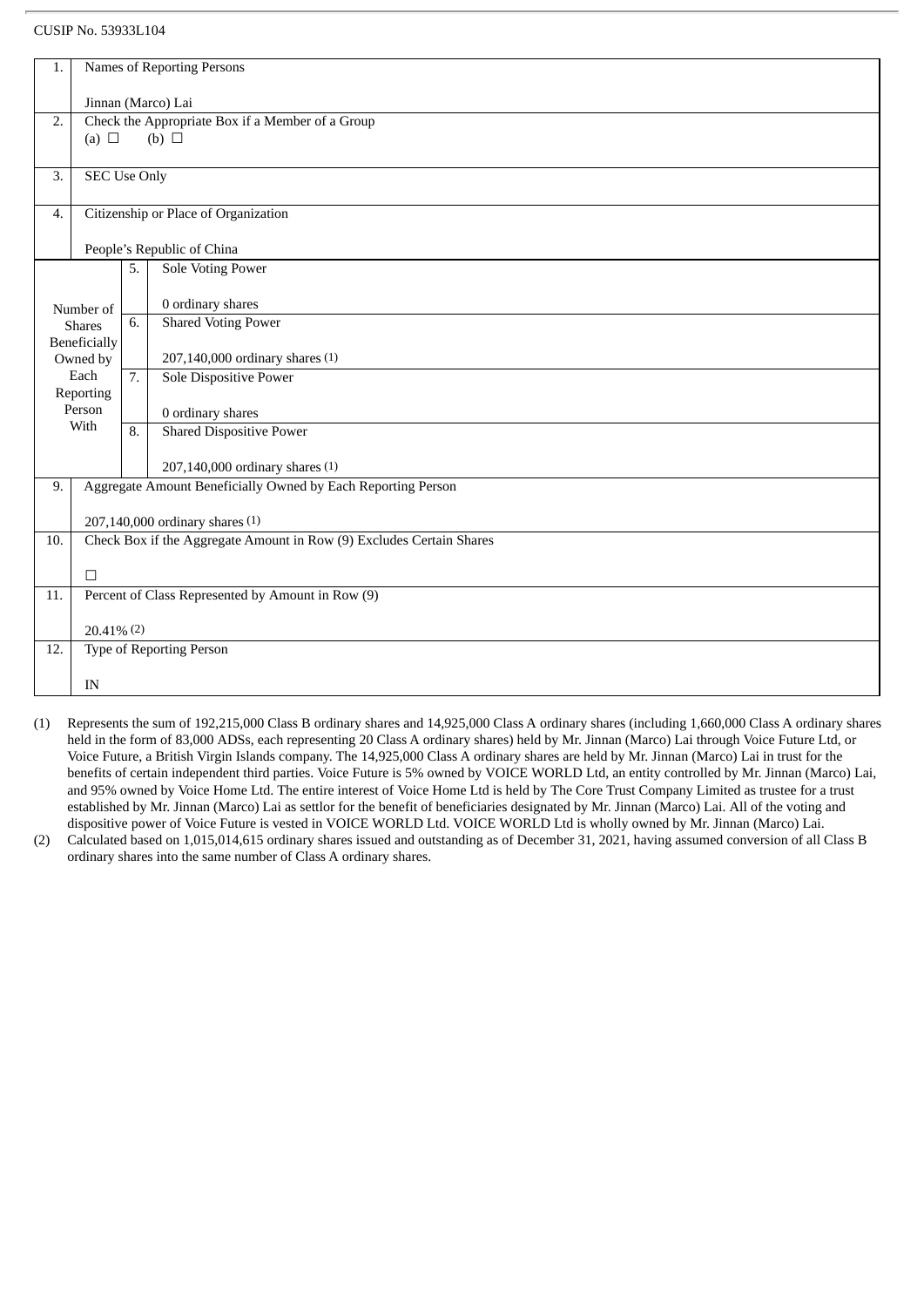## CUSIP No. 53933L104

| 1.                                                   | Names of Reporting Persons                       |    |                                                                                                         |  |  |  |  |  |  |
|------------------------------------------------------|--------------------------------------------------|----|---------------------------------------------------------------------------------------------------------|--|--|--|--|--|--|
|                                                      | Voice Future Ltd                                 |    |                                                                                                         |  |  |  |  |  |  |
| 2.                                                   | Check the Appropriate Box if a Member of a Group |    |                                                                                                         |  |  |  |  |  |  |
| (b) $\Box$<br>(a) $\Box$                             |                                                  |    |                                                                                                         |  |  |  |  |  |  |
|                                                      |                                                  |    |                                                                                                         |  |  |  |  |  |  |
| 3.                                                   | <b>SEC Use Only</b>                              |    |                                                                                                         |  |  |  |  |  |  |
|                                                      |                                                  |    |                                                                                                         |  |  |  |  |  |  |
| 4.                                                   |                                                  |    | Citizenship or Place of Organization                                                                    |  |  |  |  |  |  |
|                                                      | <b>British Virgin Islands</b>                    |    |                                                                                                         |  |  |  |  |  |  |
|                                                      |                                                  | 5. | <b>Sole Voting Power</b>                                                                                |  |  |  |  |  |  |
|                                                      |                                                  |    |                                                                                                         |  |  |  |  |  |  |
|                                                      | Number of                                        |    | $\Omega$                                                                                                |  |  |  |  |  |  |
|                                                      | <b>Shares</b>                                    | 6. | <b>Shared Voting Power</b>                                                                              |  |  |  |  |  |  |
|                                                      | Beneficially<br>Owned by                         |    | 207,140,000 ordinary shares (1)                                                                         |  |  |  |  |  |  |
|                                                      | Each                                             |    | <b>Sole Dispositive Power</b>                                                                           |  |  |  |  |  |  |
|                                                      | Reporting                                        |    |                                                                                                         |  |  |  |  |  |  |
|                                                      | Person<br>With                                   |    | 0                                                                                                       |  |  |  |  |  |  |
|                                                      |                                                  | 8. | <b>Shared Dispositive Power</b>                                                                         |  |  |  |  |  |  |
|                                                      |                                                  |    | 207,140,000 ordinary shares (1)                                                                         |  |  |  |  |  |  |
| 9.                                                   |                                                  |    | Aggregate Amount Beneficially Owned by Each Reporting Person                                            |  |  |  |  |  |  |
|                                                      |                                                  |    |                                                                                                         |  |  |  |  |  |  |
| 10.                                                  |                                                  |    | 207,140,000 ordinary shares (1)<br>Check Box if the Aggregate Amount In Row (9) Excludes Certain Shares |  |  |  |  |  |  |
|                                                      |                                                  |    |                                                                                                         |  |  |  |  |  |  |
|                                                      | $\Box$                                           |    |                                                                                                         |  |  |  |  |  |  |
| 11.                                                  |                                                  |    | Percent of Class Represented By Amount in Row (9)                                                       |  |  |  |  |  |  |
|                                                      |                                                  |    |                                                                                                         |  |  |  |  |  |  |
|                                                      | $20.41\%$ (2)                                    |    |                                                                                                         |  |  |  |  |  |  |
| <b>Type of Reporting Person</b><br>$\overline{12}$ . |                                                  |    |                                                                                                         |  |  |  |  |  |  |
|                                                      | CO                                               |    |                                                                                                         |  |  |  |  |  |  |
|                                                      |                                                  |    |                                                                                                         |  |  |  |  |  |  |

- (1) Represents the sum of 192,215,000 Class B ordinary shares and 14,925,000 Class A ordinary shares (including 1,660,000 Class A ordinary shares held in the form of 83,000 ADSs, each representing 20 Class A ordinary shares) held by Voice Future Ltd, or Voice Future, a British Virgin Islands company. The 14,925,000 Class A ordinary shares are held by Mr. Jinnan (Marco) Lai in trust for the benefits of certain independent third parties. Voice Future is 5% owned by VOICE WORLD Ltd, an entity controlled by Mr. Jinnan (Marco) Lai, and 95% owned by Voice Home Ltd. The entire interest of Voice Home Ltd is held by The Core Trust Company Limited as trustee for a trust established by Mr. Jinnan (Marco) Lai as settlor for the benefit of beneficiaries designated by Mr. Jinnan (Marco) Lai. All of the voting and dispositive power of Voice Future is vested in VOICE WORLD Ltd. VOICE WORLD Ltd is wholly owned by Mr. Jinnan (Marco) Lai.
- (2) Calculated based on 1,015,014,615 ordinary shares issued and outstanding as of December 31, 2021, having assumed conversion of all Class B ordinary shares into the same number of Class A ordinary shares.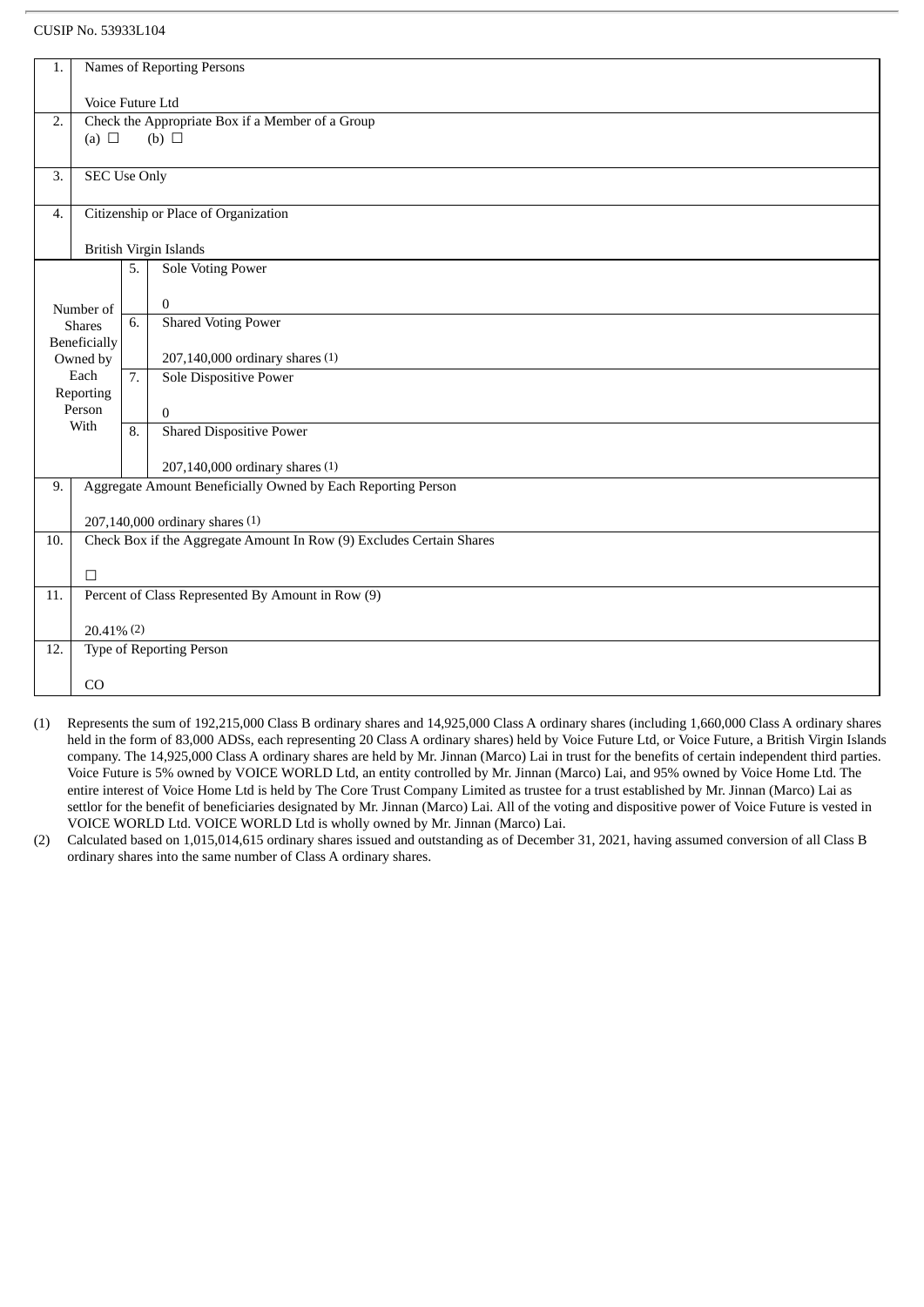## CUSIP No. 53933L104

| 1.                                     | Names of Reporting Persons                                           |                  |                                                              |  |  |  |  |  |
|----------------------------------------|----------------------------------------------------------------------|------------------|--------------------------------------------------------------|--|--|--|--|--|
|                                        | VOICE WORLD Ltd                                                      |                  |                                                              |  |  |  |  |  |
| 2.                                     | Check the Appropriate Box if a Member of a Group                     |                  |                                                              |  |  |  |  |  |
| (b) $\Box$<br>(a) $\Box$               |                                                                      |                  |                                                              |  |  |  |  |  |
| 3.                                     | <b>SEC Use Only</b>                                                  |                  |                                                              |  |  |  |  |  |
|                                        |                                                                      |                  |                                                              |  |  |  |  |  |
| 4.                                     | Citizenship or Place of Organization                                 |                  |                                                              |  |  |  |  |  |
|                                        | British Virgin Islands                                               |                  |                                                              |  |  |  |  |  |
|                                        |                                                                      | 5.               | <b>Sole Voting Power</b>                                     |  |  |  |  |  |
|                                        |                                                                      |                  | $\overline{0}$                                               |  |  |  |  |  |
|                                        | Number of<br><b>Shares</b>                                           |                  | <b>Shared Voting Power</b>                                   |  |  |  |  |  |
|                                        | Beneficially<br>Owned by                                             |                  | 207,140,000 ordinary shares (1)                              |  |  |  |  |  |
|                                        | Each                                                                 | $\overline{7}$ . | <b>Sole Dispositive Power</b>                                |  |  |  |  |  |
|                                        | Reporting                                                            |                  |                                                              |  |  |  |  |  |
|                                        | Person<br>With                                                       |                  | $\overline{0}$                                               |  |  |  |  |  |
|                                        |                                                                      | 8.               | <b>Shared Dispositive Power</b>                              |  |  |  |  |  |
|                                        |                                                                      |                  | 207,140,000 ordinary shares (1)                              |  |  |  |  |  |
| 9.                                     |                                                                      |                  | Aggregate Amount Beneficially Owned by Each Reporting Person |  |  |  |  |  |
|                                        |                                                                      |                  | 207,140,000 ordinary shares (1)                              |  |  |  |  |  |
| 10.                                    | Check Box if the Aggregate Amount In Row (9) Excludes Certain Shares |                  |                                                              |  |  |  |  |  |
|                                        | $\Box$                                                               |                  |                                                              |  |  |  |  |  |
| 11.                                    | Percent of Class Represented By Amount in Row (9)                    |                  |                                                              |  |  |  |  |  |
| $20.41\%$ (2)                          |                                                                      |                  |                                                              |  |  |  |  |  |
| <b>Type of Reporting Person</b><br>12. |                                                                      |                  |                                                              |  |  |  |  |  |
|                                        |                                                                      |                  |                                                              |  |  |  |  |  |
|                                        | CO                                                                   |                  |                                                              |  |  |  |  |  |

- (1) Represents the sum of 192,215,000 Class B ordinary shares and 14,925,000 Class A ordinary shares (including 1,660,000 Class A ordinary shares held in the form of 83,000 ADSs, each representing 20 Class A ordinary shares) held by VOICE WORLD Ltd, a British Virgin Islands company. VOICE WORLD Ltd holds all the voting power of Voice Future Ltd and may be deemed to have the power to voting and disposition of the 192,215,000 Class B ordinary shares and 14,925,000 Class A ordinary shares held by Voice Future Ltd. Voice Future is 5% owned by VOICE WORLD Ltd, an entity controlled by Mr. Jinnan (Marco) Lai, and 95% owned by Voice Home Ltd. The entire interest of Voice Home Ltd is held by The Core Trust Company Limited as trustee for a trust established by Mr. Jinnan (Marco) Lai as settlor for the benefit of beneficiaries designated by Mr. Jinnan (Marco) Lai. Voice Home Ltd disclaims beneficial ownership of the shares held by Voice Future Ltd except to the extent of its pecuniary interest therein.
- (2) Calculated based on 1,015,014,615 ordinary shares issued and outstanding as of December 31, 2021, having assumed conversion of all Class B ordinary shares into the same number of Class A ordinary shares.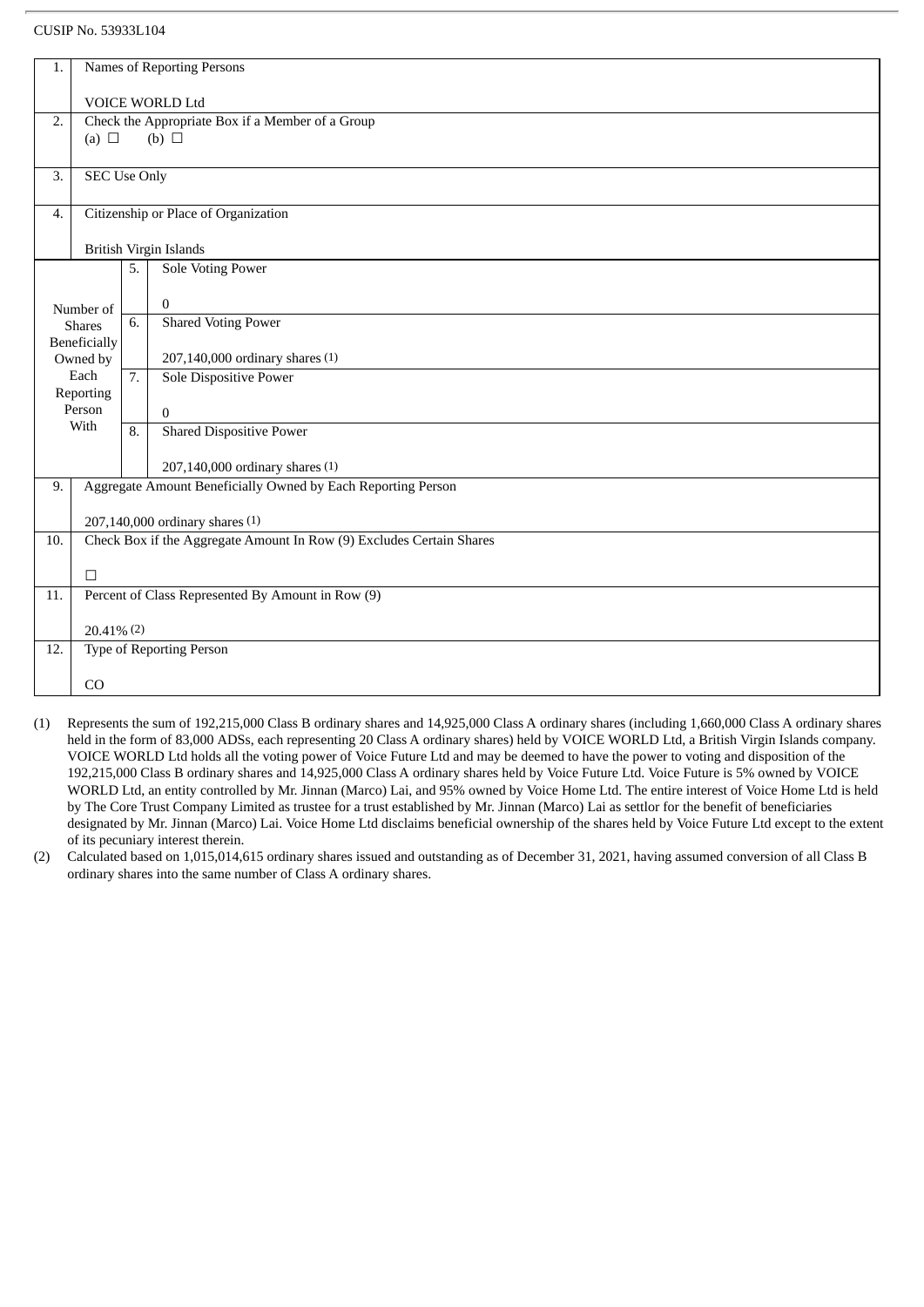## **Item 1(a). Name of Issuer:**

LIZHI INC. (the "Issuer")

# **Item 1(b). Address of Issuer's Principal Executive Offices:**

Yangcheng Creative Industry Zone, No. 309 Middle Huangpu Avenue, Tianhe District, Guangzhou 510655, People's Republic of China

## **Item 2(a). Name of Person Filing:**

Jinnan (Marco) Lai Voice Future Ltd VOICE WORLD Ltd (collectively, the "Reporting Persons")

# **Item 2(b). Address of Principal Business Office or, if none, Residence:**

Jinnan (Marco) Lai Yangcheng Creative Industry Zone, No. 309 Middle Huangpu Avenue, Tianhe District, Guangzhou 510655, People's Republic of China

Voice Future Ltd Vistra Corporate Service Centre, Wickhams Cay II, Road Town, Tortola, VG1110, British Virgin Islands

VOICE WORLD Ltd Start Chambers, Wickhams Cay II, P.O. Box 2221, Road Town, Tortola, VG1110, British Virgin Islands

# **Item 2(c). Citizenship:**

Jinnan (Marco) Lai: People's Republic of China Voice Future Ltd: British Virgin Islands VOICE WORLD Ltd: British Virgin Islands

# **Item 2(d). Title of Class of Securities:**

Class A ordinary shares, par value US\$0.0001 per share (each American depositary shares representing 20 Class A ordinary shares). The Issuer's ordinary shares consist of Class A ordinary shares and Class B ordinary shares. Each Class B ordinary share is convertible at any time by the holder thereof into one Class A ordinary share. Class A ordinary shares are not convertible into Class B ordinary shares under any circumstances. Each holder of Class A ordinary shares is entitled to one vote per share and each holder of Class B ordinary shares is entitled to 10 votes per share.

# **Item 2(e). CUSIP Number:**

CUSIP number 53933L104 has been assigned to the American depositary shares ("ADSs") of the Issuer, each of which represent 20 Class A ordinary shares, par value \$0.0001 per share.

# **Item 3. If this statement is filed pursuant to Rule 13d-1(b), or 13d-2(b) or (c):**

Not applicable.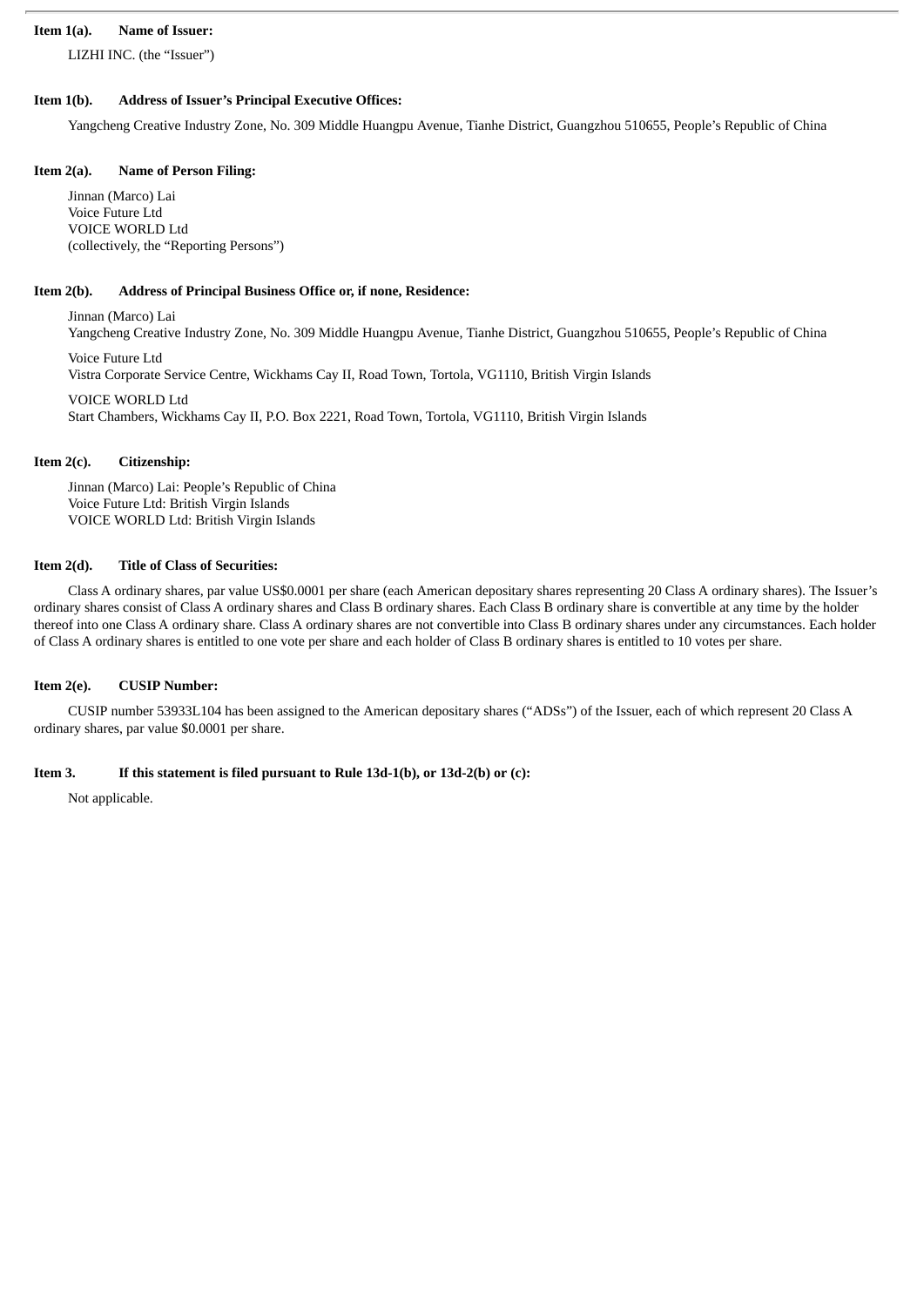#### **Item 4. Ownership.**

The following information with respect to the ownership of the ordinary shares of par value of US\$0.0001 per share of the Issuer by each of the Reporting Persons is provided as of December 31, 2021:

| <b>Reporting Person</b> | <b>Amount</b><br>beneficially | Percent of    | Sole power<br>to vote or<br>direct the | <b>Shared power to</b><br>vote or to direct | Sole power<br>to dispose<br>or to direct<br>the<br>disposition | <b>Shared power to</b><br>dispose or to direct |
|-------------------------|-------------------------------|---------------|----------------------------------------|---------------------------------------------|----------------------------------------------------------------|------------------------------------------------|
|                         | owned:                        | class:        | vote:                                  | the vote:                                   | of:                                                            | the disposition of:                            |
| Jinnan (Marco) Lai      | 207,140,000                   | $20.41\%$ (1) | 0                                      | 207,140,000                                 |                                                                | 207,140,000                                    |
| Voice Future Ltd        | 207,140,000                   | $20.41\%$ (1) | 0                                      | 207,140,000                                 |                                                                | 207,140,000                                    |
| <b>VOICE WORLD Ltd</b>  | 207,140,000                   | $20.41\%$ (1) | 0                                      | 207,140,000                                 |                                                                | 207,140,000                                    |

(1) The percentage of class of securities beneficially owned by each Reporting Person is based on a total of 1,015,014,615 ordinary shares as a single class (being the sum of 783,799,615 Class A ordinary shares and 231,215,000 Class B ordinary shares) of the Issuer issued and outstanding as of December 31, 2021 and assumes conversion of all Class B ordinary shares into the same number of Class A ordinary shares. Each Class B ordinary share is convertible at any time by the holder thereof into one Class A ordinary share. Class A ordinary shares are not convertible into Class B ordinary shares under any circumstances. Each holder of Class A ordinary shares is entitled to one vote per share and each holder of Class B ordinary shares is entitled to 10 votes per share.

#### **Item 5. Ownership of Five Percent or Less of a Class.**

Not applicable.

## **Item 6. Ownership of More than Five Percent on Behalf of Another Person.**

Not applicable.

## Item 7. Identification and Classification of the Subsidiary Which Acquired the Security Being Reported on by the Parent Holding **Company.**

Not applicable.

## **Item 8. Identification and Classification of Members of the Group.**

Not applicable.

## **Item 9. Notice of Dissolution of Group.**

Not applicable.

## **Item 10. Certifications.**

Not applicable.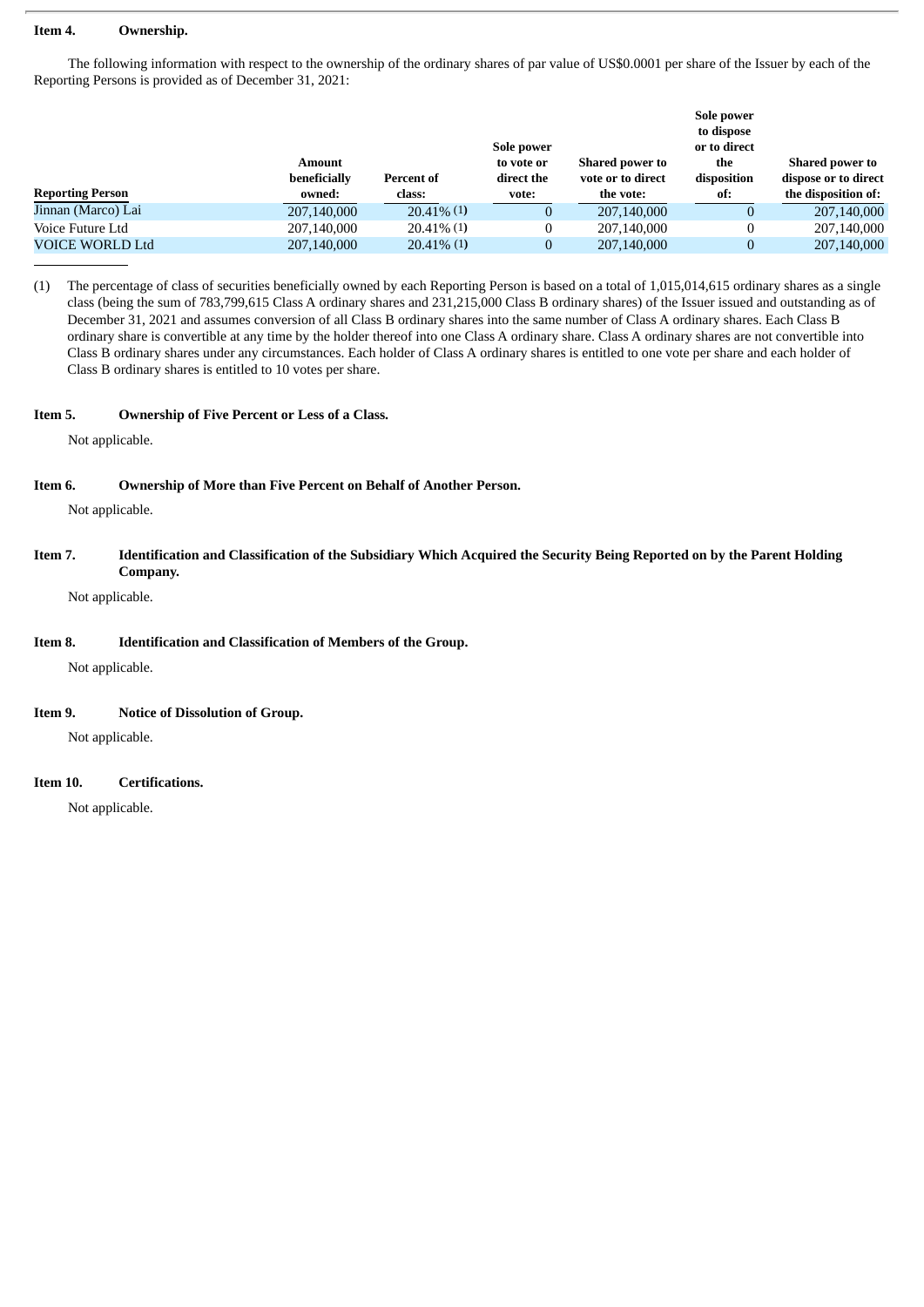## **SIGNATURE**

After reasonable inquiry and to the best of my knowledge and belief, I certify that the information set forth in this statement is true, complete and correct.

Dated: February 14, 2022

Jinnan (Marco) Lai

By: /s/ Jinnan (Marco) Lai Name: Jinnan (Marco) Lai

Voice Future Ltd

By: /s/ Jinnan (Marco) Lai Name: Jinnan (Marco) Lai Title: Director

VOICE WORLD Ltd

By: /s/ Jinnan (Marco) Lai Name: Jinnan (Marco) Lai Title: Director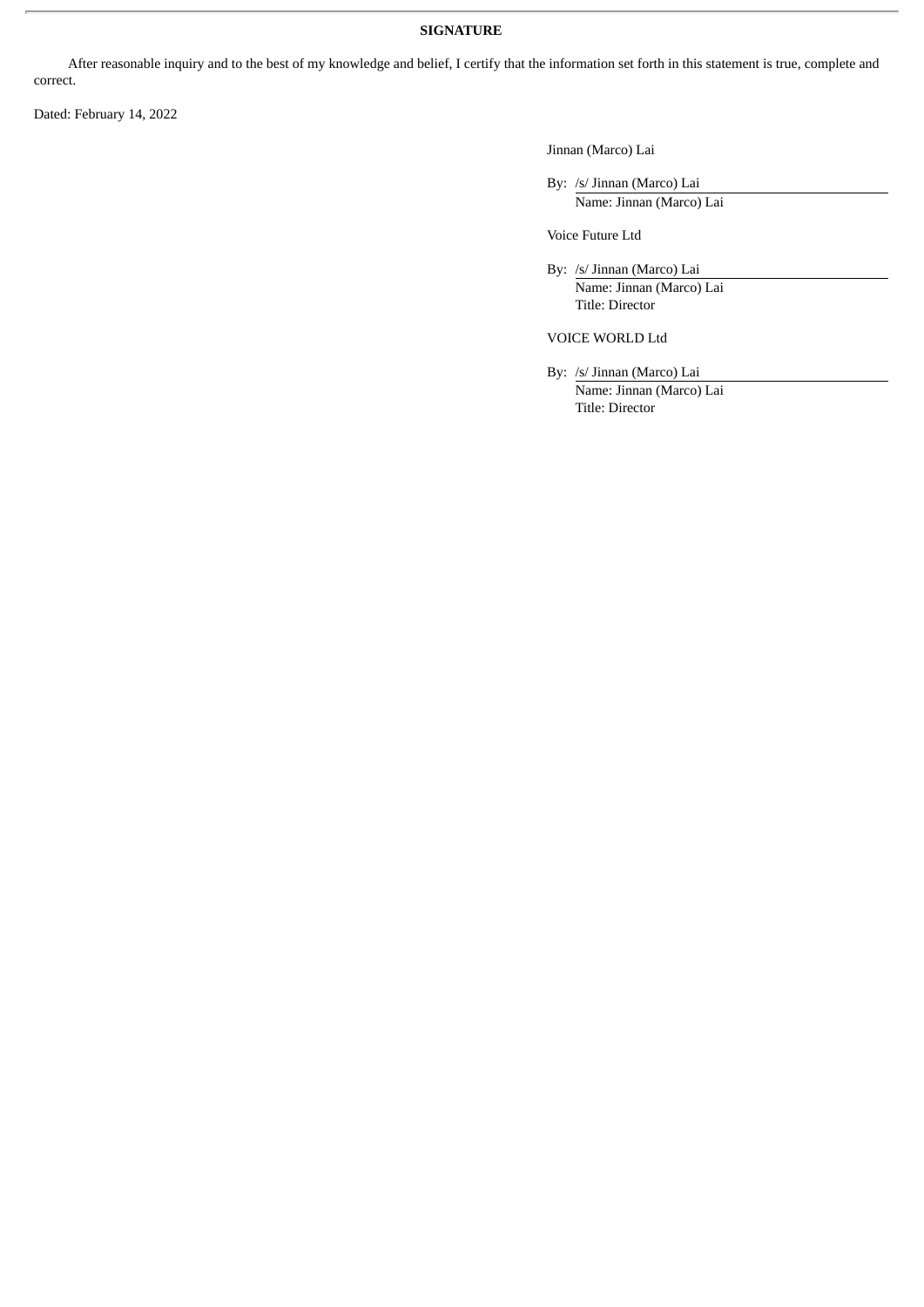**Exhibit No. Description**

99.1 Joint Filing Agreement